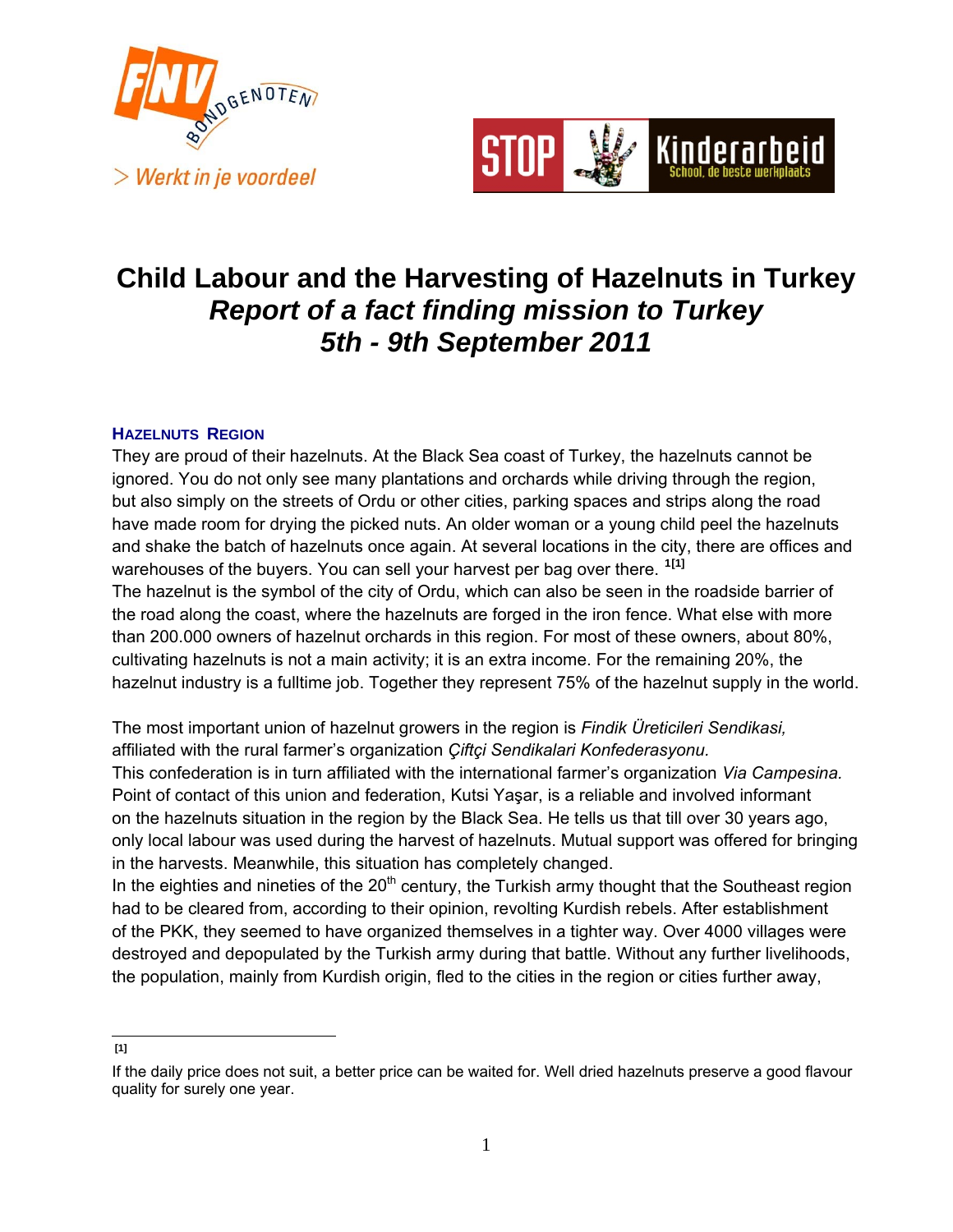even till Istanbul. This resulted in a migration of surely 800.000 people. Without livelihoods, these refugee families presented themselves as migrant workers for the harvest. Partially in the region itself, but at times of low workload, also further away, towards the Black Sea.

So most of the labour is now performed by temporary seasonal workers, mainly Kurdish people from the southern part of the country.

### **HARVEST WORK**

Most of the migrant families cross the whole of Turkey looking for an income and are contributing to the harvest of several seasonal products such as tomatoes, tobacco, apricots, pistachio nuts and hazelnuts. They stay at the same place for about one month on average and move on afterwards.

A small part of these migrant workers remains connected to the cultivation for a longer period. In the cotton sector in the south, it is not unusual that they account for almost the whole cultivation, during 7 to 8 months. In return for their proper care, they receive 30% of the harvest in kind. Out of the profit, they still have to pay for the support of extra cotton pickers, so very often not much is left. Near Şanliurfa, close to the Syrian border, beginning attention is now being paid to better housing for these families at the production fields. The government started building semipermanent houses for the workers over there.

The hazelnuts are growing along the Black Sea Coast, in the provinces of Ordu and Giresun. Migrants can be busy with the harvest for about 4-6 weeks over there. First at the coast, then 20 to 30 kilometres further on in the mountains, since the hazelnuts are maturing a bit later at higher (colder) located orchards compared to lower, warmer located orchards. 30% of the migrant families are living at the farmer's place and 70% are staying at encampments. The employment is not formally arranged. Sometimes steady contacts arise between the farmers and the families, whereby these families contribute to the harvest with the same farmer for consecutive years. They often stay on the farmer's yard. But for most of them, the employment takes place through intermediaries, the subcontractors.

## **SUBCONTRACTORS**

During winter, there is often already contact between the landowners and the subcontractors. We learned this from our interlocutors, but it can also be read in the thesis concerning seasonal workers by Deniz Pelek. **[\[2\]](#page-1-0)** The landowner indicates how many people he needs for picking the hazelnuts. The intermediary is searching for the people, regularly within his own family or social network. He also sometimes supplies loans to these people, since most of the workers do not dispose of any other income during the winter months. That way, the workers are forced to actually work for the subcontractor. The subcontractor organizes that the required number of people starts to work for the different landowners on time. Besides, he mediates in case of possible problems.

There is no direct contact between the workers and the landowner. Consultation with the landowner about wage, stay and working conditions is being done by the subcontractors.

1 **[2]**

<span id="page-1-0"></span>Deniz Pelek, Seasonal Migrant Workers in Agriculture: The cases of Ordu and Polatli, Thesis for Bogazici University, 2010.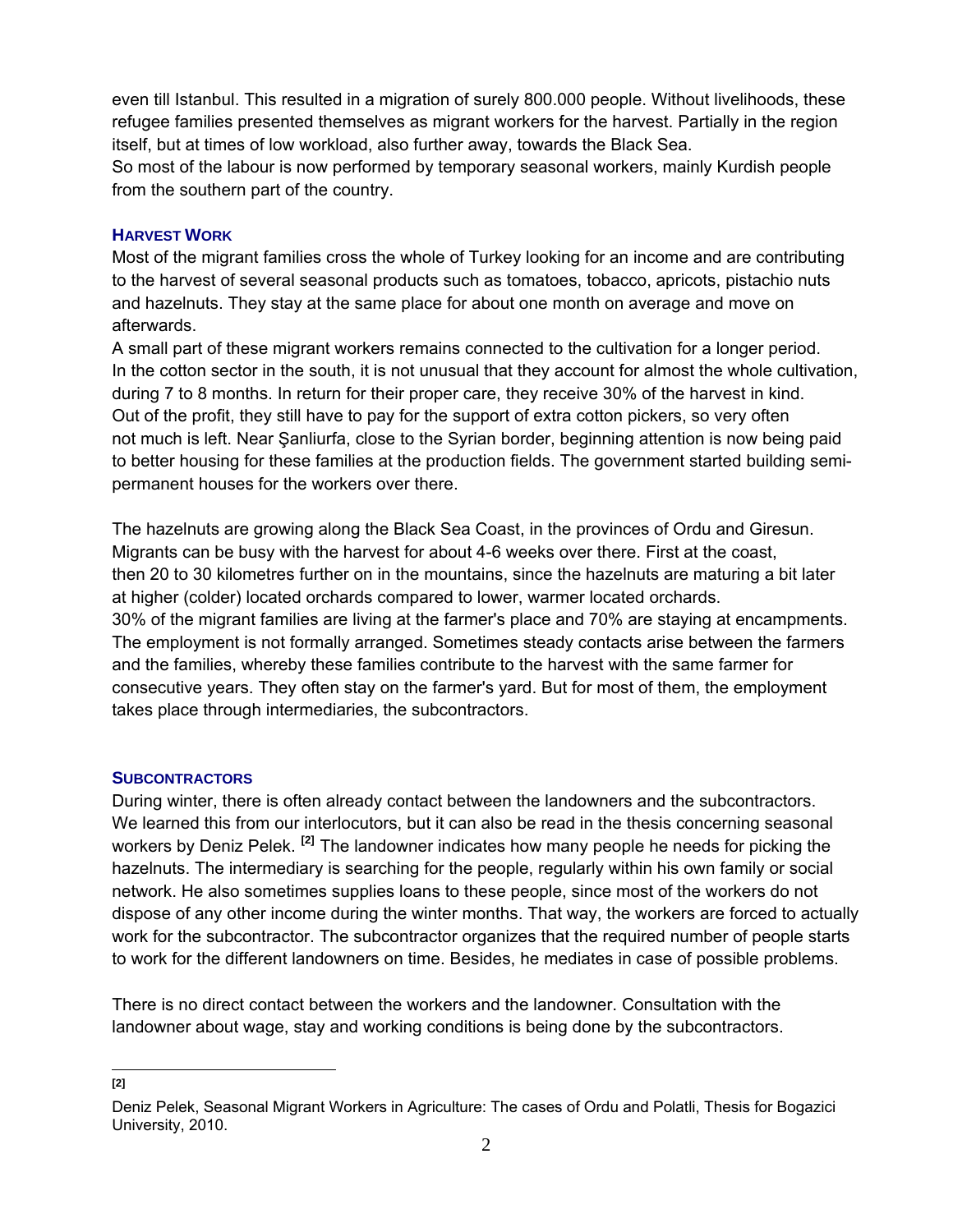At the end of the season, the landowners pay the agreed amount to the subcontractor. He pays the workers after detaining 8 to 10% as a commission fee for himself and the loan is naturally being settled with interest. An intermediary is placing dozens and sometimes hundreds of employees per season. The intermediaries are not registered anywhere and do not have to pay taxes for their incomes. Likewise, no monitoring is taking place to see whether they are sticking to the legislation or international labour standards.

Prior to the harvest season, a commission determines the wages. This commission consists of different government representatives and representatives of the hazelnut industry. **[\[3\]](#page-2-0)** There is however no check on the wages which are paid. In practice, the workers from the own region earn about 45 TL (Turkish Lira, +/- 18 euro) for 8 working hours during the harvest period. Contracted migrants, such as Georgians, receive 38 TL a day and Kurdish seasonal migrants get 28 to 30 TL a day. An important difference is that not only Kurdish people are considerably paid less, but have to work about 11 hours a day for this, the children too, who often get paid less than adults. **[\[4\]](#page-2-1)** 

When a meal is provided, 3 TL is deducted from the wage. In practice there are differences in the amounts paid by the landowners. Payment arrangements are, as said, made with the subcontractors and not with the worker himself.

## **CHILD LABOUR**

Most farmers wait to harvest until the hazelnuts are mature and fall on the ground. So harvesting is a matter of picking. Another procedure is pulling the nuts from the branches. The branches are pliable, so by means of good cooperation, the children can also considerably contribute to this. The farmer, or one of his workers, checks the trees once again with a knife-onstick to cut off the remaining bunches of hazelnuts. The work is literally childishly simple, just why children are wanted by the clients of the subcontractors. They pick handy and are docile. Children are by consequence often more productive than adults.

Several workers indicated that their children must cooperate, because otherwise, they would not have enough food. The wages are so low that they are not sufficient to maintain a family. Moreover, they have to earn their income for a whole year during the different agricultural harvests. They often do not dispose of other incomes. Through this, these workers feel 'forced' to let their children cooperate and to keep them off school for a longer period.

At a farm we visited, a 14 year old boy completely cooperated. Girls of 15 and 18 years old, whom we extensively spoke to there, stated that they had been working harvesting at this farm for many years already . In reply to different questions, it was repeatedly confirmed that children at the age of 12 - 16 years, are participating in the harvest work usually. While visiting encampments during daytime, children between 10 - 18 years old, always seemed to be missing. They were at work.

# <span id="page-2-0"></span>**[3]**

1

<span id="page-2-1"></span>Ibid. **[4]**

TL  $1 = €0, 40$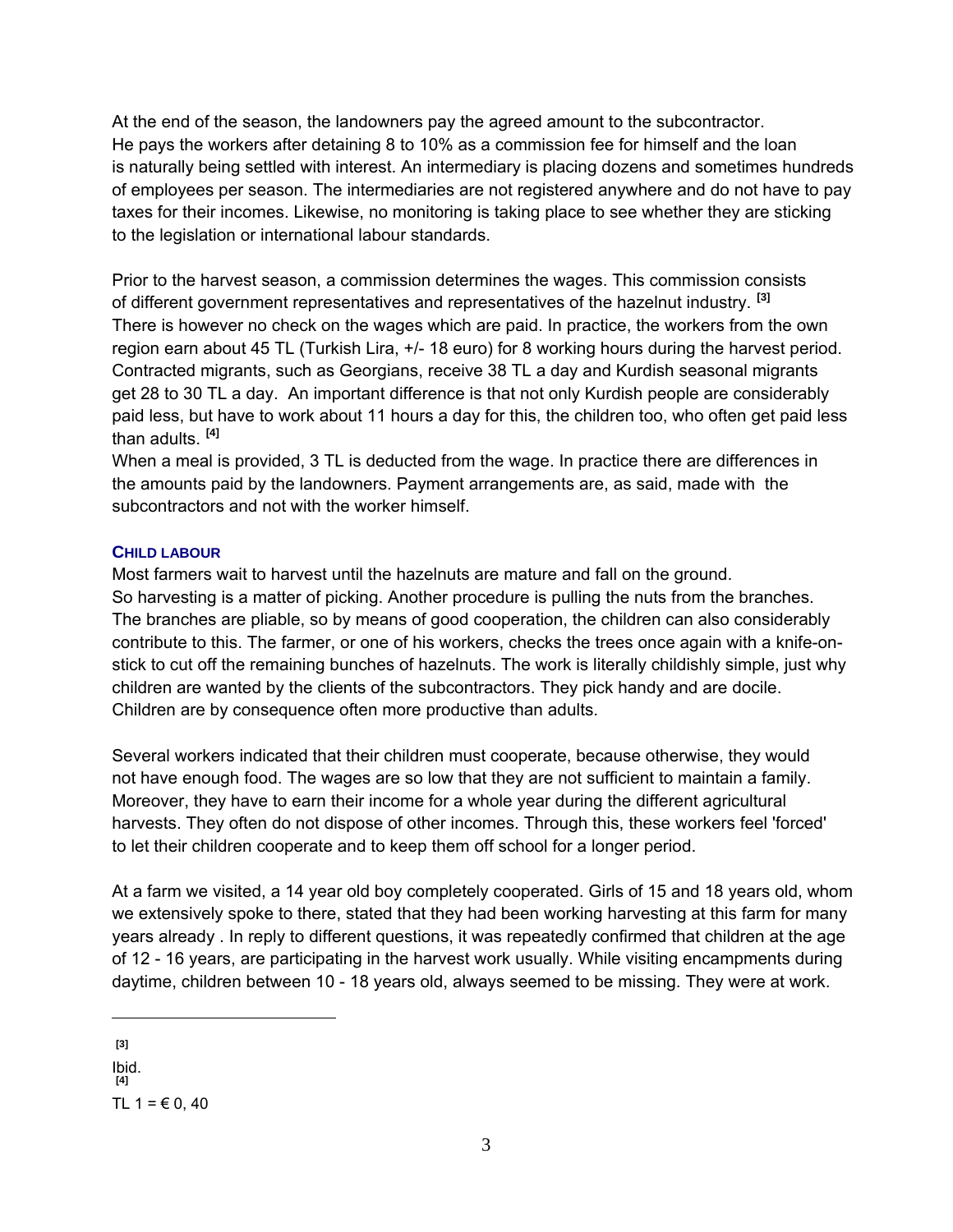

Subcontractors confirm that children, as part of a family commitment, are highly demanded by the farmers. We were told that arrangements are made, whereby it is agreed upon with the subcontractor that, per 6 workers he supplies, there should be 2 children. Monitoring by the labour inspection board seems out of the question. At the beginning of the season, the government however emphasizes that children under the age of 16 cannot execute labour, but active supervision of this legislation does not take place.

Not only the older, cooperating children are having a hard time. The children up to the age of 10 are travelling together with their parents and are staying at the encampments during the period of the seasonal labour. These children are therefore not going to school also. The situation in the camps is often bad and there are little recreational possibilities for the children. Some mothers, grandfathers and grandmothers are keeping on eye on them. The older girls (9-11) are assisting in taking care of their younger brothers and sisters and they help to cook.

Teachers of the Turkish teachers' union *Eğitim Sen* in Adiyaman declared that at their schools, hundreds of children at school age, do not attend school during surely 3 months, sometimes up to 6 months, of the school year and by consequence, they experience arrears. These arrears cannot be caught up, not even when another school is being visited in the working region, because of the difference in methodology and lesson systems..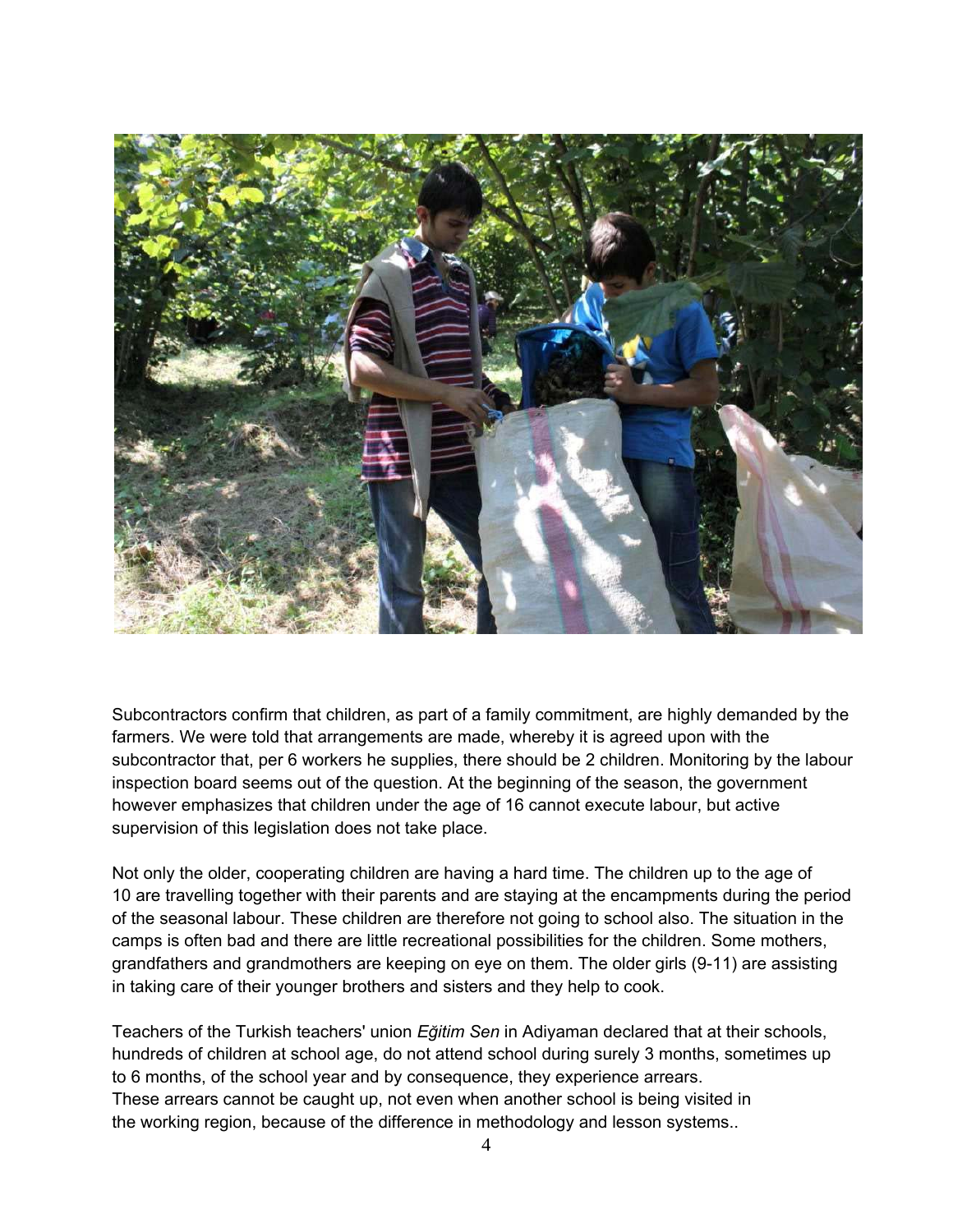Moreover, the families are often not staying at the same place for more than one month. This makes it difficult to run in at local schools.

![](_page_4_Picture_1.jpeg)

A trade union for farm workers does not exist in Turkey. We did not hear about an interest organization for migrant workers. There was an association of subcontractors (*Mevsimlik Tarim Isceleri*) claiming to be defending the interests of the workers. The workers themselves were however not represented in this association. We got the feeling that the subcontractors did above all defend their own interests, which are, rather conflicting with the interests of the workers. The workers are kept totally dependent of the subcontractors and are forced to cede 8 to 10% of their already low wage to the subcontractor.

Within the established trade union structure knowledge hardly exists of, let alone involvement with the seasonal migrants and the related child labour.

Only one progressive trade union for the petrochemical industry in the southern province of Adiyaman (*Petrol Is*), feels responsible to play a role in the issue of child labour in the migrant families.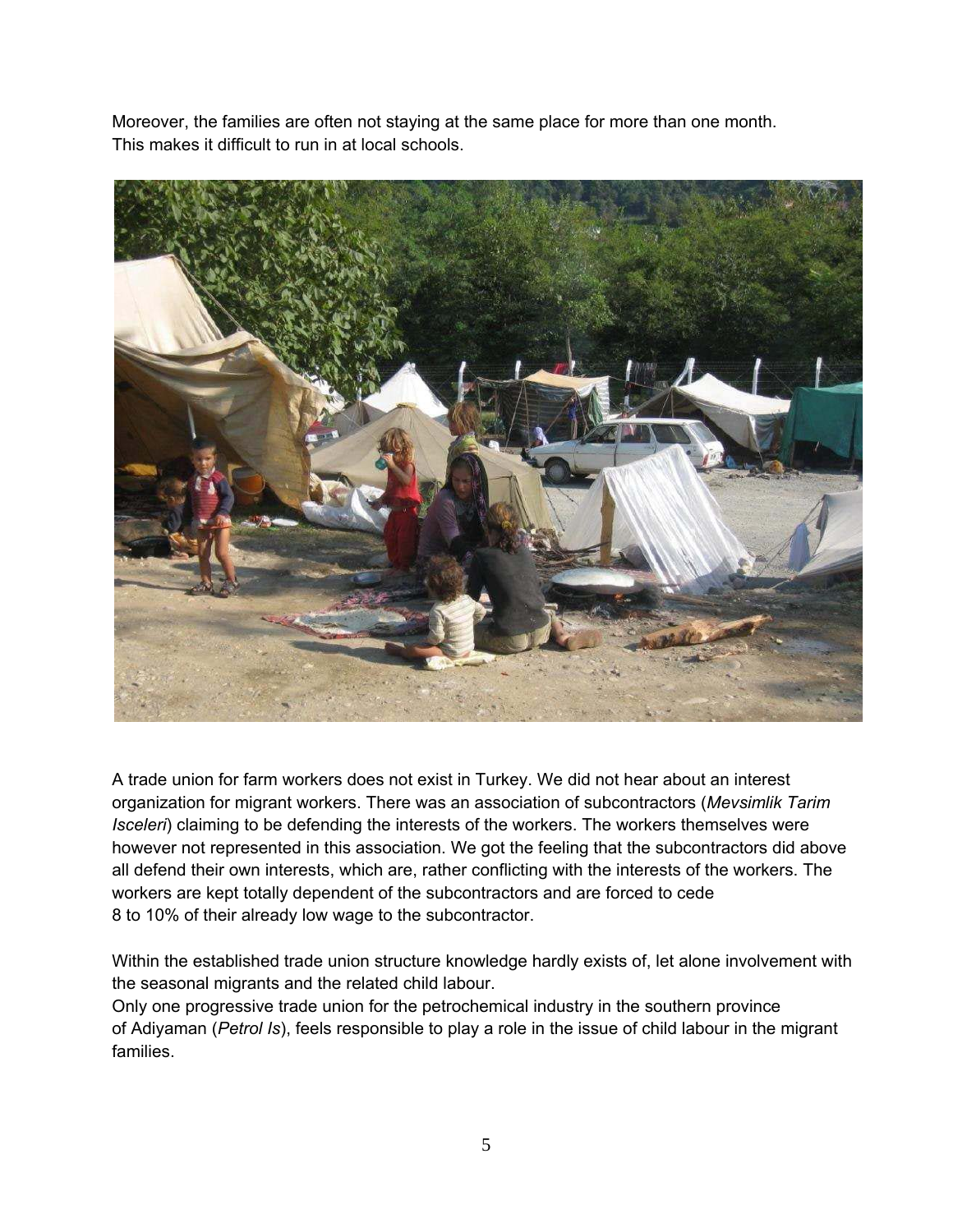#### **TURKISH GOVERNMENT**

The messages in Western Europe on the bad living and housing conditions of the migrant workers in Turkey surely had results. The Turkish Government is aware of the problem and also acknowledged it. The government composed a plan in order to improve the situation in the camps. At several locations, they have placed fences in order to create a more sheltered camping spot and they also put money in some facilities. Now there are taps with clean drinking water, sanitary facilities and recreation spaces. However, at the places we visited, the water supply for the toilets and showers did not function. Moreover, the number is not sufficient for the large amount of workers who are staying at the encampments. Nevertheless, these sheltered facilities are being respected by the occupants. Dialogues with (possible) occupants about the equipment and the maintenance of the encampments seems to be totally lacking. The occupants feel hardly responsible for the facilities offered to them. They did not have their say in it. There are no activities focused on children.

![](_page_5_Picture_2.jpeg)

At national level, the all-important central authority in Turkey, a state commission (METIB) has been set up in order to investigate the issue of child labour in seasonal migration.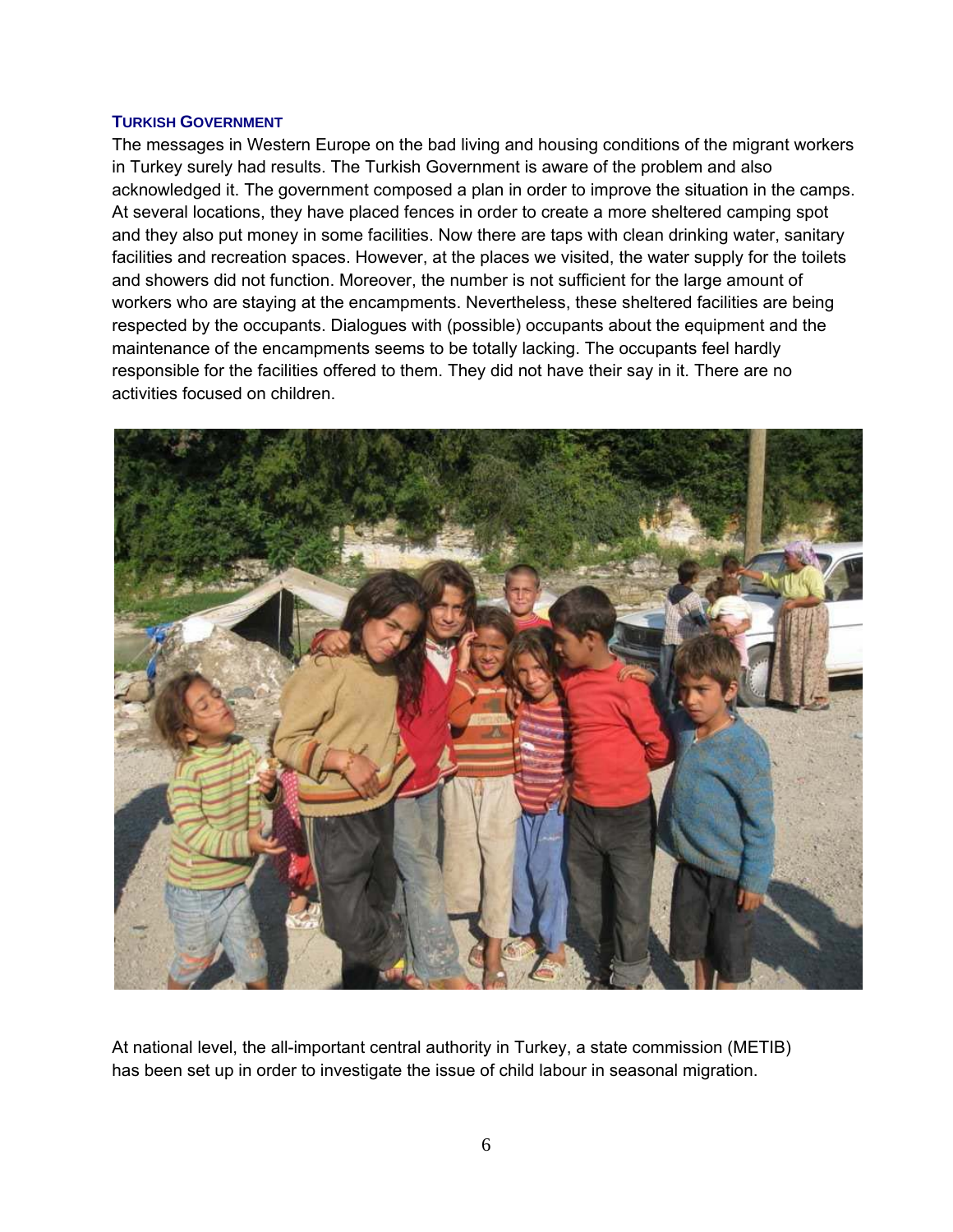The regional supervising bodies for seasonal work, the SMFW's, have set up policies which have to be elaborated in the regions. But even a correct statistic view of the volume of the internal migration in Turkey is lacking. The responsible authority hereto, the ISCWR, does not succeed in composing a reliable overview.

At longer term, only a strong economic development of the southern regions offers a real solution for the Kurdish seasonal workers. In the province of Şanliurfa, at the border with Syria, \$22 million were invested in a hydroelectricity dam project, which has to bring up a whole region to (agricultural) development with matching irrigation systems. It is expected that more labour will then be reserved for the inhabitants of the region and that less families will see themselves forced to look for seasonal work in other Turkish regions.

## **CONCLUSIONS**

1. There is no doubt that child labour is a common practice while harvesting of (among others) hazelnuts. This causes a considerable amount of non-attendance at school. Not only by the children who are working, but also by the younger children who are travelling with their parents and by consequence can also not attend school.

2. The wages, especially of the Kurdish seasonal workers, are low and contribute to the continuation of child labour. The difference in remuneration, employment and working conditions between the different population groups is contrary to the non-discrimination principle, one of the fundamental labour rights of the ILO.

3. The Turkish Government acknowledged the child labour issue, but the deployment of the government currently limits itself to providing some facilities in de camps. There was no sign of actual monitoring or combating child labour by the public authorities.

4.The workers are highly depending on the subcontractors to whom they have to cede 8 to 10% of their income. These subcontractors are not registered and are not supervised by the government, which can lead to abuse such as child labour, low wages and bad working conditions.

5. Within the established trade unions, attention hardly exists for the issue of child labour in the seasonal migration. The education association *Eğitim Sen* and the union of petrochemical workers *Petrol Is* in the region are positive exceptions. Other organizations which are committing themselves to the seasonal migrants are not noticeably present, if there are any.

#### **RECOMMENDATIONS**

1. It is necessary to disclose the situation in Turkey of the migrant workers and their children, working and travelling with them, broader internationally.

2. Besides organizing better accommodations, the Turkish government should also take more responsibility to fulfil the right to education of the children and to protect them from labour.